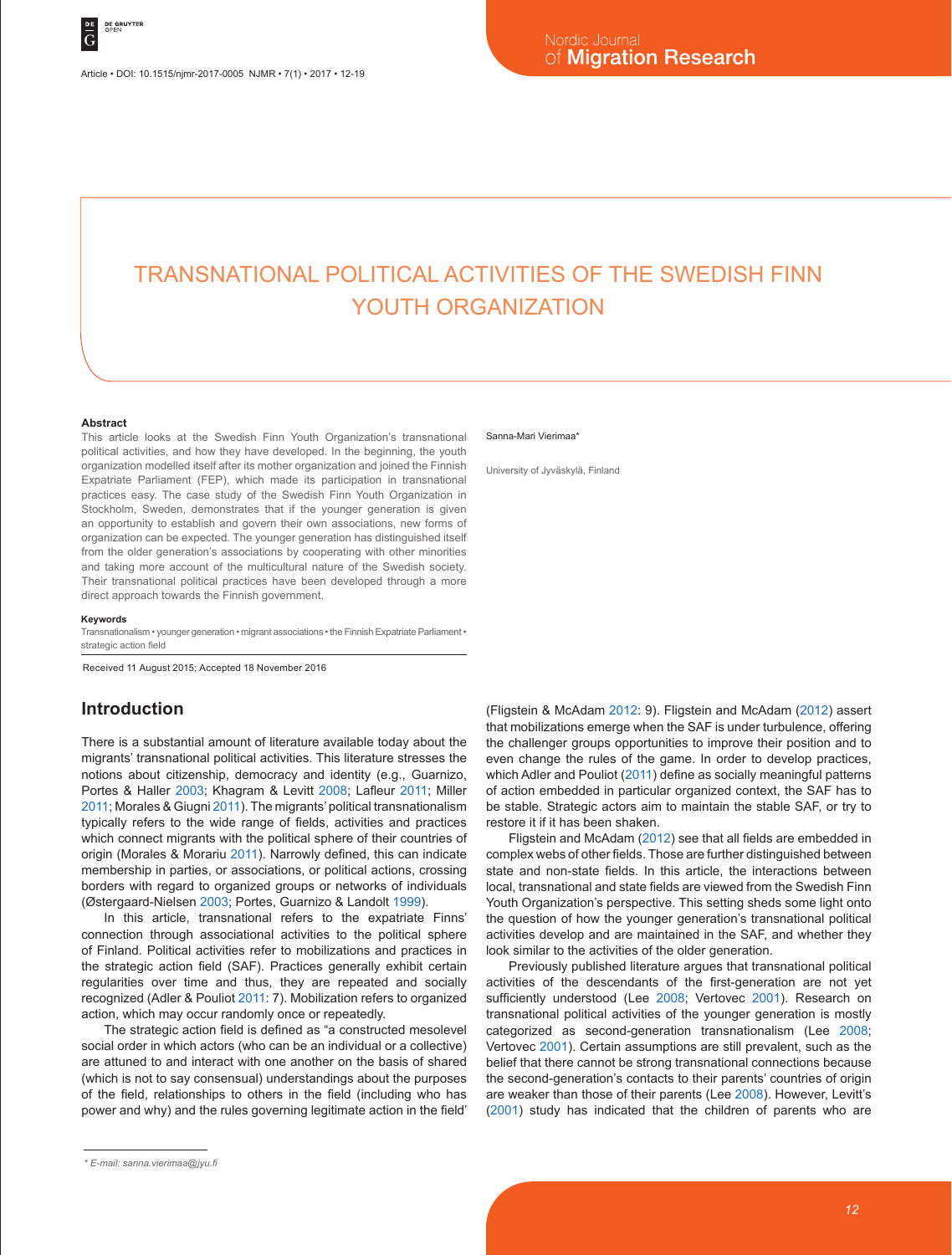active in transnational organizations are more likely to remain active in the countries of their parents' origin. Therefore, I propose that transnational political activities of the descendants of first-generation migrants do exist if they have a possibility to organize (i.e., resources and sufficient membership) and the organizational structure is already in place (associational culture).

First-generation migrants' transnational political practices have been treated as a response to exclusionary citizenship regimes in the settlement countries where the migrants' access to the political community is limited (Koopmans et al. 2005; Mügge 2012). Also, obstacles to integration and the denial of acculturation are seen to foster more transnational practices (Faist 2000). On the positive side, research also indicates that transnational practices can provide the migrants alternative resources, contributing to migrants' social mobility in the country of settlement (Portes, Guarnizo & Landolt 1999).

Transnational political activities of the descendants of firstgeneration migrants could not be related to difficulties of integration or the issue of social mobility. Also, younger people do not have as many resources or even experience in the organizing process in comparison to the older generation. Transnational political practices are argued to stem from the activities of first-generation migrants who have established large and wealthy organizations in the settlement countries (Morales & Jorba 2010). Haikkola's (2011) study showed that second-generation children replicated and interpreted their parents' transnational practices as a part of their local lives at home. Hence, it should not be expected that the younger generation will simply continue the older generation's practices and values, but that they will create something new on that foundation.

In this article, the term 'younger generation' refers to the first-, second- and third-generations used in migration studies. The firstgeneration was born in Finland, but the second-generation was born in Sweden. The fieldwork in Stockholm, Sweden, in one of the member associations of the FEP, the Swedish Finn Youth Organization, has demonstrated that the younger generation's active organizing process brings together at least the first- and the second-generations, regardless of where they were born. Häkkinen (2013) calls those who were born after 1971 the 'urban generation', which differs from all the earlier generations due to its members' independent world views, multicultural ideas, and higher level of education. It is significant to note that there are differences within migrant populations in regards to life cycles and age (Anthias 2012). The 'older generation', in this article, refers to Häkkinen's (2013) 'nationalistic generation' (born between 1911 and 1940) and 'network generation' (born between 1941 and 1970).

The older generation established the Finnish Expatriate Parliament (FEP) in 1997, offering a transnational link between Finland and the settlement countries where expatriate Finns have established associations. Finland is a small country of 5.4 million people, which has suffered mass waves of emigration to the USA (from the 1900s to the 1930s), Canada (from the 1920s to the 1970s), Australia (from the 1960s to the 1970s) and Sweden (from the 1960s to the 1980s) (Korkiasaari 1992). North American countries and Australia have attracted working class men and women with little or no education beyond compulsory schooling into forestry, mining and housekeeping jobs. Sweden, however, had plenty of jobs in the manufacturing industry. After the Second World War, and especially between the 1960s and 1980s, it is estimated that as many as 490,000 Finns emigrated to Sweden for work.

After the 1990s, the pattern of migration has changed, and more middle-class educated Finns left for high-skilled jobs, for higher education, or simply seeking adventure (Heikkilä 2011). Sweden has remained the most attractive country for Finns, and as many as 26.2 per cent of all emigrants still choose to move to Sweden (Heikkilä 2011). Today, Finns and their descendants make up 1.6 million people abroad, and they have established about 1,500 associations (Finnish Expatriate Parliament 2016). A third of these associations are members of the FEP.

The FEP acts as a platform for the expatriate Finns' associations to cooperate, and to discuss their grievances and hopes, but most importantly, it functions as a mediator between expatriate Finns and the Finnish government authorities. Only associations are accepted as members. The FEP is an example of transnational political practices, since they are structured, repeated, socially meaningful and socially recognized (see Adler & Pouliot 2011). The FEP's full parliamentary sessions are held in Helsinki every two and a half years.

This article looks at the Swedish Finn Youth Organization's transnational political practices via the Finnish Expatriate Parliament (FEP) and other transnational activities. The example of the organization process of young people in Sweden differs from that of other young people of Finnish descent in other countries because of the minority status of Sweden Finns. The government of Sweden adopted a new immigration policy in the 1970s, which allowed minorities to preserve and develop their language and culture in a manner equal to the native population in Sweden, raising Sweden Finns' political awareness (Korkiasaari & Tarkiainen 2000: 217). Nowhere else in the world have Finns acquired a minority position. In Sweden, along with Tornedalens (i.e., the people living in the northern part of Sweden, speaking Meiänkieli), Roma people, Jews and Sami people, the Sweden Finns have special rights which other migrant groups do not enjoy. Minority status is the main motivational element in the migrants' organizing process emphasizing the significance of the preservation of Finnish language and culture. However, it also provides an opportunity to observe whether these rights guaranteed by the government are fulfilled by the municipalities. Simultaneously, any possible gaps that the law should cover are easier to spot.

The data from the FEP<sup>1</sup> is derived from its Minute Books from 1997 to 2013. The FEP's two stable committees – the Youth Committee and the Education and Training Issues Committee – deal with issues that concern the younger generation. However, the Education and Training Committee is represented mostly by teachers. Hence, only the initiatives, resolutions and speeches of the Youth Committee truly reflect the voices of the younger generation itself, and offer a less filtered picture of their hopes and grievances. Observations of the 2010 and 2012 full parliamentary sessions also guide this study.

To be able to peek into the local context, the Swedish Finn Youth Organization was chosen for the case study. It manifests a successful youth federation in Stockholm. The data from the youth organization includes fieldwork at this organization that took place in 2012. The Minute Books, other archival material, discussions with the staff and members filling in the gaps about the issues found in the Minute Books, and observations of their events provide data for this study.

The article commences with the theoretical background of the paper, introducing the main incumbents and challengers in the strategic action field. This is followed by a brief introduction to data and methods. Next, the Finnish Expatriate Parliament is described in more detail. The article then discusses the younger generation's hopes and grievances in the work of the FEP. From there, the article moves to Stockholm to look at the situation of the younger generation in the context of other expatriate Finns' associations. Then it discusses the in-between identity of the youth organization, and how it became a resource and a form of power for the younger generations. Next,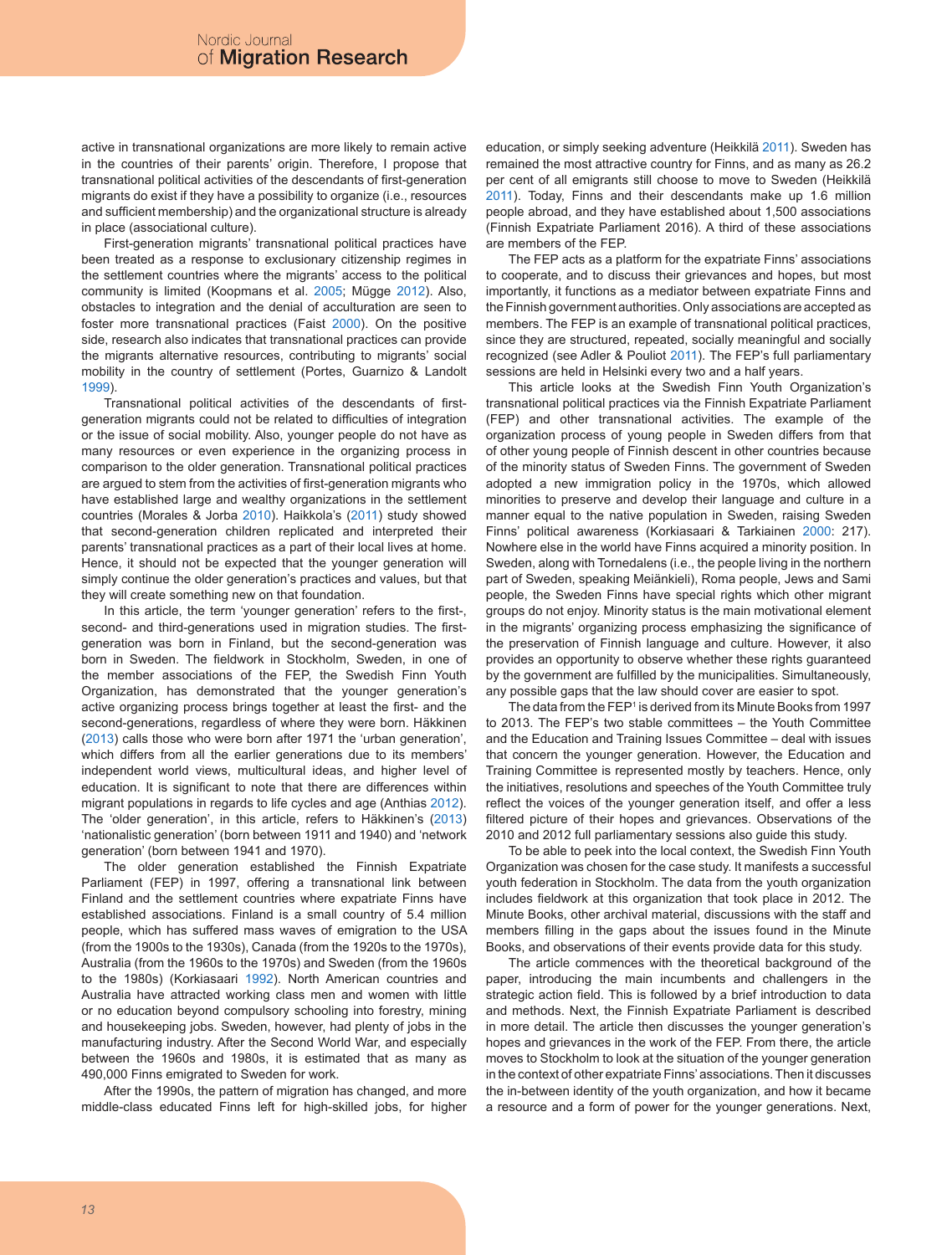the article looks at the youth organization's development from the transnational political practices to transnational mobilizations. Finally, the article closes with the conclusion.

#### **Incumbents and challengers in the strategic action field**

A generation as a biological concept, is a measurement of historical time in which every individual is seen as a part of the chain (Häkkinen 2013). There are, however, common themes and understandings that touch generations in special ways. Changes in politics and education, wars, social problems, and even media can affect everyone during a certain timeframe. Häkkinen explains that the urban generation, born after 1971, shares experiences of the recession and the expansion of the European Union. Such events have a notable effect on people, especially, the young. The younger generation tends to be more educated and more independent from the traditions and habits than the previous generations. However, every generation is further internally fractured by differences of opportunities and exclusions, gender, class and racialization (Anthias 2012).

A concept of generation is useful when the migrants' associations are examined, in combination with the definition of association which already refers to people with similar interests. Ross (1976: 5) explains that 'a voluntary association is, by its very nature, a human collectivity that stresses an identified purpose and the association of members who seek to achieve it'. The older and younger generations with migrant backgrounds have different ideas of how their ethnic culture should be celebrated, as well as varying access to resources and power needed to establish a certain kind of organizational culture.

While the generation concept shows the differences and preferences in the organizational culture between the older and younger generations, it does not explain the 'game' played in any strategic action field by the different actors. Fligstein and McAdam's (2012) strategic action field approach theorizes how associations cooperate and compete with each other. Boundaries of the strategic action field are flexible, and depend on the definition of the situation and the issues at stake (Fligstein & McAdam 2012). The SAF is either under the condition of emergence, stability, or crisis. The actors aim to maintain stability of the SAF, but because fields are embedded in networks of fields, a change in one close dependent field may cause turbulence in the other. Fligstein and McAdam (2012) discuss the broader field environment. In situations where the SAFs are closely connected and dependent on each other, such as non-state and state fields, this may bring the SAF under the condition of rupture/crisis/resettlement. It provides an opportunity for the challengers to articulate an alternative vision of the strategic action field. Challengers, however, are generally expected to conform to the prevailing order that is maintained by the incumbents (Fligstein & McAdam 2012: 180).

The relationship between the incumbents and the challengers in the same strategic action field is marked by competition for symbolic power, resources and members. Incumbents are traditional players who have had the most power throughout the field's history. Fligstein and McAdam (2012:13) suggest, similarly to Gamson's (1975) concept, that the strategic action field is governed by incumbents. In the case of the expatriate Finns' associations, incumbents are mostly first-generation Finns, belonging to either the nationalistic or network generation.

#### **Research design**

In this article, two strategic action fields are examined. The first transnational strategic action field is formed around the Finnish Expatriate Parliament, which includes all the active member associations around the world. It functions as a channel for the expatriate Finns' transnational political practices, and thus, it is a starting point for looking at the position of the younger generation. Considering their different experiences, it cannot be expected that the younger generation will repeat and mimic the older generation's organizational style. The local SAF of the Swedish Finn Youth Organization, which is a member association of the FEP, offers an opportunity to examine the younger generation's possibilities of engaging in transnational political activities and demonstrates their scope. Boundaries of the SAF are defined by interaction with the associations the Swedish Finn Youth Organization routinely has to take into account when it is organizing its activities. This refers mostly to other expatriate Finns' associations in Stockholm area.

Fligstein and McAdam (2012) also articulate methodological considerations for examining the SAFs. The condition of the field - whether it is emerging, stable, or under crisis - has to be initially determined. The transnational field is examined through the Minute Books of the FEP from 1998 to 2012. The initiatives, resolutions and speeches given during the full parliamentary sessions constitute the main data source. These have been categorized by topic and country. The Youth Committee's speeches in the full parliamentary sessions are used, although these only took place in 2002 and 2005.<sup>2</sup> Also, observation of and participation in the work of the Youth Committee in 2010, and observation of the full parliamentary sessions of the FEP in 2010 and 2012 provide more context for the material available in the Minute Books.

Multi-sited ethnography and multi-method research techniques were used to gather more information about the expatriate Finnish associations and the Swedish Finn Youth Organization in Stockholm (Marcus 1995). I was in Stockholm in the spring and fall of 2012, for a total duration of ten weeks. The fieldwork period in Stockholm followed Marcus' (1995) methods of following the people and the conflict. The expatriate Finns' associations and their core activities were initially mapped with the assistance of the Archives of the Sweden Finns. I visited some events organized by the expatriate Finns' associations, and discussed expatriate Finns' activities with the main actors in the field. When I learned that the first- and second-generation young people had become active in the organizing process, the Swedish Finn Youth Organization was chosen as a case study organization. I participated in the events they organized, discussed and interviewed their board members and staff, and sat in on one of the network meetings. Interviews supplemented the data by filling the gaps that occur in written materials. They explained in detail the topics such as the youth organization's role in the SAF and members' backgrounds. The interviews were conducted in Finnish.

A great amount of research material was collected. The first phase of the analysis process was the use of sequence analysis, which also guided the gathering of the data. I began by marking down the important transnational connections and developments in the youth organization'slife cycle. The analysis showed that the youth organization had to adjust to changes in the law and the government's attitudes and expectations. Rossteutcher, Medina and Selle (2007) argue that we can observe and demarcate certain historical epochs, which have had an impact on the development of associations. In the case of the youth organization, the most important example affecting both the younger generation and associations was a change in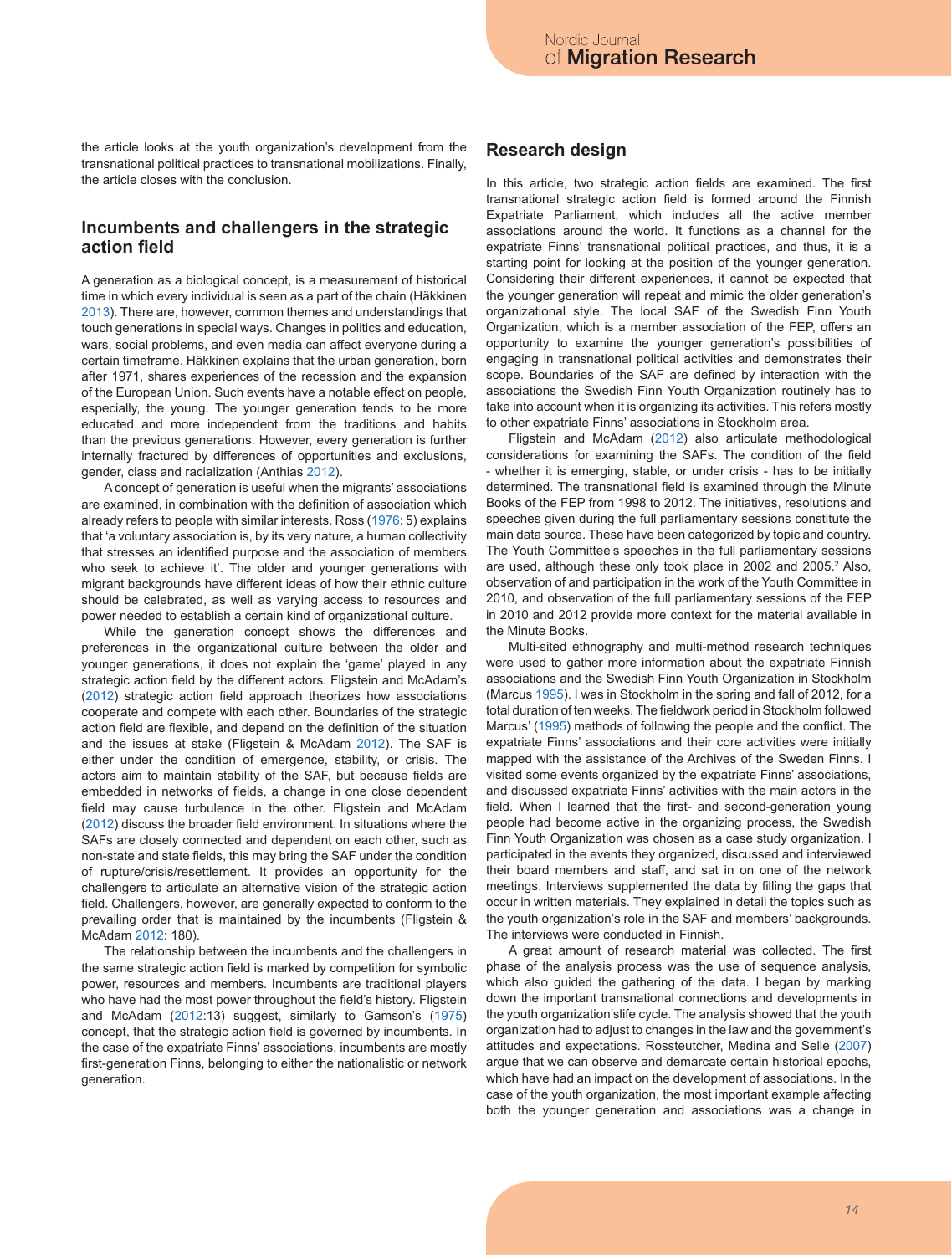the Swedish law that meant that the youth organization had to be governed separately from its mother organization.

The sequence analysis revealed that interaction with other associations was also significant for the association's development. Fligstein and McAdam's (2012) theory of fields guided this process further. Multiple varieties of data source are necessary in order to distinguish incumbents and challengers in the SAF. Incumbents and challengers were designated at an early phase of research, and a stable SAF surrounding the youth organization was defined. Fligstein and McAdam's (2012: 166) methodological considerations for observing a stable field also include observations about the power structure, acceptable forms of action, rules, membership, consensus and external state and non-state fields as stabilizing and reproducing the field. In the process of analysing the data and writing, email and telephone were useful tools for filling in the missing information, updating information and receiving feedback and reflections.

### **The Finnish Expatriate Parliament as a platform for the transnational political practices**

The voluntary associations are, and have been throughout history, the most important actors in the majority of fields in Finnish civil society (Siisiäinen, Kankainen & Salminen 2011). In corporatist systems, such as Sweden and Finland, the state encourages all forms of collective organization and provides some support (Soysal 1994). Wijkström and Zimmer (2011) assert that the funding of associations in the Nordic model is also derived from membership fees. Associations are viewed as representatives of the different segments of the population (Odmalm 2004).

The FEP represents expatriate Finns. It is funded through the Finland Society, which receives a small subsidy from the government (Seppinen 2002). The FEP was established to enhance the expatriate Finns' and their descendants' connection to Finland; thus, making the expatriate Finns' transnational political practices fairly easy. It grants membership to associations interested in maintaining Finnish culture and identity upon ratification of its by-laws. These associations are mostly social clubs (such as Finland Societies), sports clubs, choirs, churches and other non-profit organizations such as retirement homes. Each member association, depending on its size, can send one to three voting representatives to the full parliamentary sessions. Unlike all other expatriate councils or parliaments, representation does not require Finnish citizenship. In total, 512 member associations in 38 countries are represented (Finnish Expatriate Parliament 2016).

The FEP provides a venue where the Finnish government authorities and Finnish expatriates and their descendants can have a dialogue about their wishes and needs. This is accomplished during the full parliamentary session, which commences every two and half years with the opening ceremony in which the Finnish government representatives, including the president, bring their greetings to expatriate Finns. Typically, a government representative such as the Minister for Foreign Affairs takes questions from the audience. Topics discussed concern initiatives previously submitted by the member associations to the secretary of the FEP. The FEP's work is based on these initiatives, which are discussed, voted on and drafted to form resolutions in ten standing committees established by issues, such as citizenship, culture, senior issues, youth and education. After the committees' work, each initiative goes to the full parliamentary session where it is reviewed and voted on again. As a result, a resolution is written. By the year 2015, as many as 492 resolutions have been passed through this process.

### **The exclusion of the younger generation**

The FEP has established a stable SAF, which is mostly populated by the older generations' associations. The Youth Committee has received about 10% of all initiatives of the FEP. Although student associations are missing, some youth organizations such as the Swedish Finn Youth Organization became a member in the beginning when the FEP was originally established. It separated from its mother federation, the National Association of Finns in Sweden (RSKL)<sup>3</sup>, in 1994 and followed its example of transnational political practices.

The youth organization, along with many other associations, has filed initiatives concerning for example dual citizenship, which was successfully achieved by 2003. Following that, the young people used the FEP platform to address issues relevant to their generation, such as a difficulty to find jobs and get educated in Finland, which they would have preferred. Another problem which has surfaced has been the problem of exclusion of the youth associations from the activities organized by the older generations:

Young people are the future, they say. However, it does not always feel like we are noticed according to this saying… We would like to give a little hint to associations in different countries. We have heard every now and then that young people are not interested in participating. But we are interested in participating in many kinds of activities. That is why we advise that when something is happening in the 'adults' associations' where young people could also fit in, please contact us. (Finnish Expatriate Parliament, Youth Committee 2005)

Resolution number 11/2005 agreed that child and youth work abroad among expatriate Finns was scarce, and the resolution urged its activation for the sake of the younger people, who were, according to the resolution, 'losing their identity by becoming global nomads'. One reason for this statement was the decision of the Finnish government in 2005 to end the financial support for the expatriate youth's activities abroad.

Speakers in the Youth Committee do not refer to the older generation's associations, but they talk about the 'adults' associations'. The fieldwork in Stockholm showed that there is not a subtle line between the first-, second- and third-generations, nor with the concept of who is 'young'. If the average age in one association is 65, for them someone who is 40 is young, especially if this person presents new ideas about the identity and activities of the association.

While the common interest of the expatriate Finns' associations is to maintain and revitalize the Finnish language and culture, the different generations have varying views about it. The older generations' activities and celebrations are seen as foreign from the younger generation's perspective, causing 'feelings of antipathy and boredom' (Youth Committee 2005). The older generation's form of organizing is more traditional, including activities that maintain and revitalize the Finnish cultural traditions and language, featuring: 1) a wish to maintain ties to Finland with respect to language, religion, endogamy and cultural norms; 2) a strong connection to the 'homeland'; 3) and the high levels of social exclusion (see Cohen 1997). These are similar to the characteristics regarding the labour diaspora.

The lack of other alternatives can also bring generations closer to each other, but it often requires young people's assimilation to traditions, norms and values of the older generations. For many it is not acceptable, and they lose their touch with the country of origin of their parents and relatives little by little. Earlier studies about the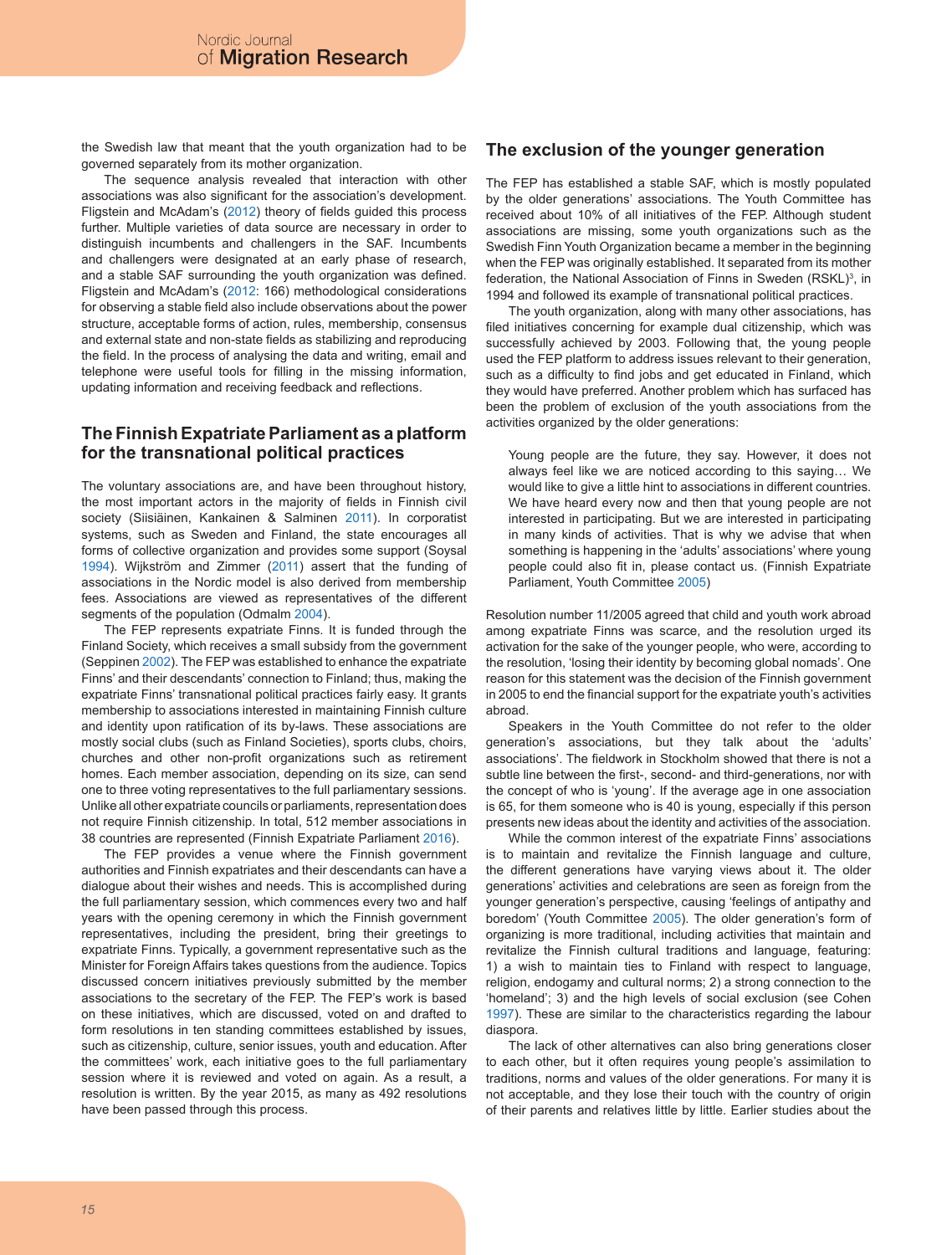descendants of expatriate Finns document similar kinds of situations in which they do not feel 'Finnish enough' to be able to participate in the activities organized by the expatriate Finns' associations in their local communities (Jurva & Jaya 2008: 116; Weckström 2011). Thus, the concept of 'Finnishness' is symbolic because what is 'Finnish' for one may not be for another (Weckström 2011). A proper 'Finnishness' has come to demarcate the lines between generations. When viewed from the perspective of the theory of fields, it also becomes a marker between the incumbents and the challengers.

### **The emerging SAF surrounding the Swedish Finn Youth Organization**

Although the generation gap between the younger and older generations has been evident for a long time in the organizing process of expatriate Finns, it was slow to develop. A look at the historical development of Stockholm's strategic action field inhabited by Finns' associations shows that the associations have primarily served the network generation's needs. Ylärakkola's (1974: 96) report of the oldest Sweden Finns' association, Stockholm's Finnish Society, shows that it had 1,600 members in the 1950s, from which those who were counted as belonging to the younger generation totalled 1,349 persons. Stockholm in the 1960s and 1970s attracted mostly young expatriates from Finland. By the 1970s, there were about 60,000 young Finnish expatriates in the Greater Stockholm area (Ylärakkola 1974).

When the network generation grew older, the members seen as belonging to the younger generation were decreasing.4 The National Association of Finns in Sweden (RSKL) reported in 1991 that it was difficult to recruit new members, especially young people, to the activities of expatriate Finns. They established a project called the 'Young 2000',<sup>5</sup> which involved 60 expatriate Finns' associations. The RSKL concluded that 'today's activities should be questioned whether they are sensible and pleasant for the younger people' (Young 2000 Project 1991). This gap between the younger and older generations was not easy to fix.

The young people had a section in the RSKL until the government's subsidy policies radically changed, demanding that youth organizations be independent to obtain any subsidies for their activities (Ungdomsstyrelsen 2003; see also Sveriges Riksdag: SFS Förordning 1994: 641 om statsbidrag till ungdomsorganisationer). In order to be recognized as a youth organization, the organization boards were now required to have at least 60% of their members between age 7 and 25 years (Minute Books of the Swedish Finn Youth Organization 2003). The government of Sweden thus provided an excellent opportunity for the youth to have their own voice and views, but it rolled a rock from the state field to the non-state fields, precipitating a crisis. The Swedish Finn Youth Organization became a registered association and received an organization number in 1994. However, it was stated that the youth organization was established 'as a forced procedure' (Minute Books of the Swedish Finn Youth Organization Fall 2003). As a federation, it became the official representative of the younger generation of Sweden Finns, similar to the RSKL.

In corporatist systems such as Sweden, migrants are assumed to integrate through associations, and compelled to organize under one umbrella federation, which acts as the representative of a migrant group, and also as an advocate for that group's rights (Odmalm 2004; Soysal 1994). This makes the strategic action field hierarchical, because the federation enjoys the best social status in the field with

maximum resources and relations to government officials. The federation receives subsidy from the government and then shares it with its member associations. Fligstein & McAdam (2012: 46) argue that 'the need for meaning is at the basis of people's efforts to get and sustain collective action'. They articulate that the importance of meaning making in group life is connected to instrumental gain, social status and power.

Acting as a federation for the whole migrant group provides the reason for the organization to sustain power in the field. The RSKL has been the dominant representative of Sweden Finns' associations since the 1950s. It has developed great diplomatic relations with the governments of Sweden and Finland. Furthermore, it is an active member of the FEP, practicing transnational political practices mostly through its platform.

For a new federation, sharing space with the RSKL is a challenging task. When a new association emerges, it begins sharing the same strategic action field with other similar associations, and competes with them for resources, members, supporters and social status (Fligstein & McAdam 2012). Thus, a new federation begins from the position of a challenger. In the case of federations of the Sweden Finns in the Stockholm area, the outlook for the new youth federation was not very promising. Other federations that had emerged to compete in the same field with the RSKL lasted only a short time and then disappeared (Pekkala 2007).

In the beginning, the RSKL and the youth organization developed different kinds of cooperation strategies. They could not, however, escape the tension that had begun to build on many issues. The main problem was that the activities of the youth were usually considered as somewhat suspicious by the older generation; thus, the younger generation was under the 'good guidance' (Jokirinne 2012). The Minute Books of the Swedish Finn Youth Organization from February 27, 1999 showed that there were conflicts between the younger and older people in many associations. Competition and cooperation generally existed simultaneously in the strategic action field (Fligstein & McAdam 2012: 14–15). The field in question had, however, become more oriented towards competition; both organizations fought for the same cause but with different strategies.

#### **Youth organization's in-between identity as its strength**

The youth organization had to develop an identity distinct from the mother organization and from other expatriate Finns' associations, in order to convince everyone that it had a special meaning in the field. The new government policy also emphasized that youth organizations should be able to create their own identity separate from their mother organizations (Ungdomsstyrelsen 2003). Whereas the older generation's celebration of 'Finnishness' was quite straightforward referring to traditional Finnish customs, the younger generation's identifications about 'Finnishness' were much larger in scope.

During the interviews, it was always discussed how many young people had grown up in multicultural neighbourhoods; thus, they had friends with different ethnic backgrounds even if they spoke Finnish at home. Finnish students in Sweden identified themselves either as Finns or Finland's Swedes. In Finland, there is a Swedish-speaking minority. One 24-year old Finland's Swede told that Swedes commented that her Swedish as 'very good' not realizing that it was her mother tongue. She commented on it that 'the only thing that connects is Finnish… also Finns who were born in Sweden can be Finnish'. Identifications were complicated as it was also common for young people to identify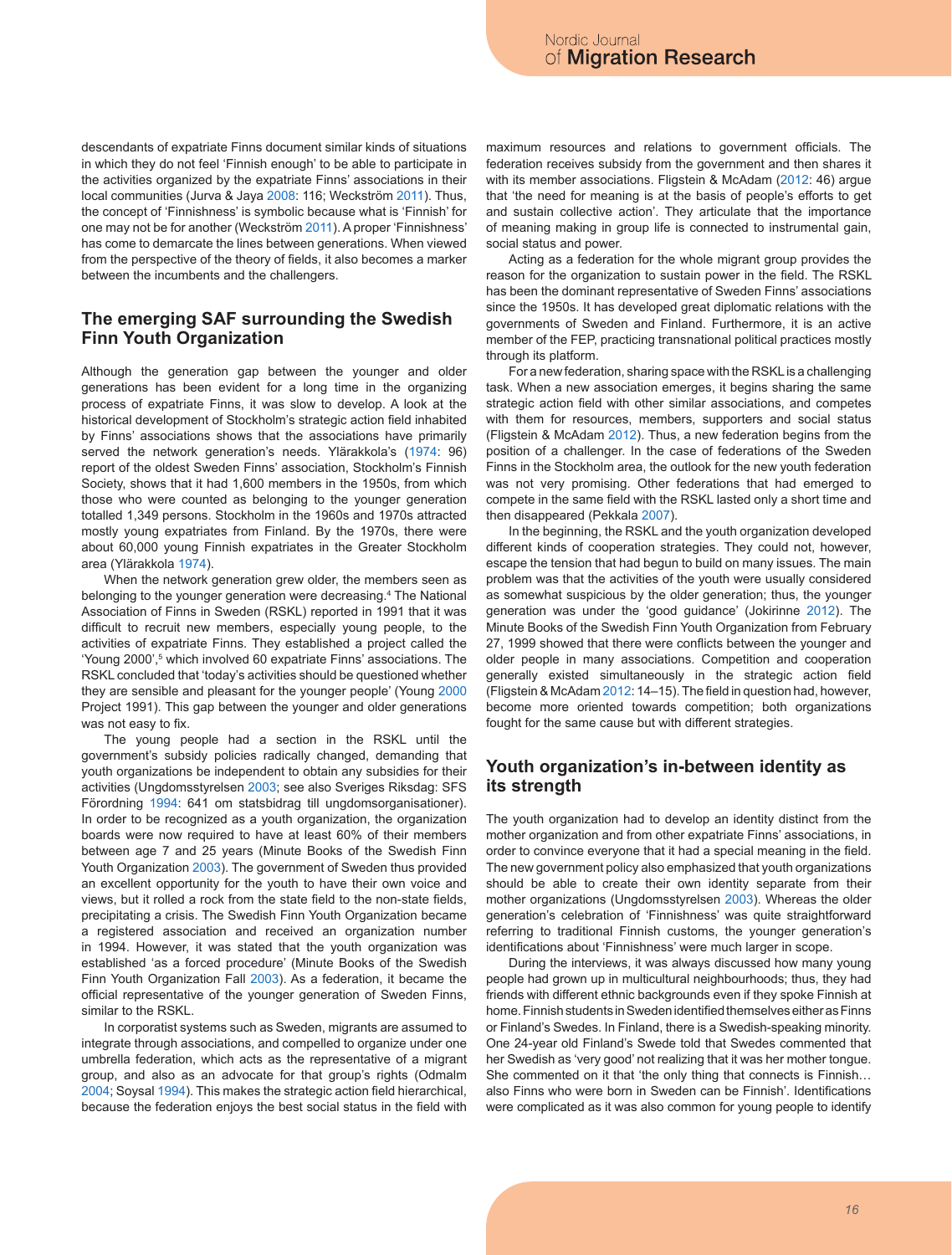themselves as being in-between many cultures. Veera Jokirinne reminded, that 'in many families, there were other languages than Finnish also spoken at home. It was common that many descendants of the Sweden Finns identified with many ethnic backgrounds, and the Finnish identification was not necessarily the primary one that those young people chose to bring forth' (Jokirinne 2012). The concept of cultural diversity thus became the most important factor that began to guide the youth organization's steps.

Young Sweden Finns' in-between identifications also raised the curiosity of the Finnish President Tarja Halonen, who invited Markus Lyyra from the Swedish Finn Youth Organization to Finland on June 23, 2009. The President was interested in the identity and language development of the young people of Finnish descent who had grown up immersed in many cultures (Minute Books of the Swedish Finn Youth Organization August 26, 2009). From the perspective of the younger generation of Sweden Finns, it was significant to be recognized on the governmental level in Finland and to be able to cultivate better diplomatic relations.

In Sweden, the youth organization had actively begun to advocate minority rights. It established cooperation networks with the Sami, Tornedalens and Roma in Sweden. The youth organization was also active in other forums in Europe concerned with minority issues, joining in the networks and forming coalitions with other associations sharing similar interests. It organized political protests and rallies, becoming a recognized actor in Sweden's minority politics. As a result of joint cooperation with the Church of Sweden and other minority associations, *Dare to be Minority: A Report on Minority Rights in Sweden 2012* was published for the Council of Europe. The RSKL was named in this publication supporting the cause, but it soon withdrew in further developments, giving more space for the other actors. It still deemed minority issues important, but the main focus stayed in improving only the rights of Sweden Finns in Sweden.

Around the same time, the Ung Minoritet project gathered together young people who were Sweden Finns, Tornedalians, Sami, Jews and Roma. The focus had been on language, security and practical issues involving their cultural practices. The youth organization has continued to participate in joint projects with other minority associations, and as a result, the publication *Marginalized and Ignored: National Minority Children's Struggle for Language Rights in Sweden 2013* was sent to the Council of Europe. Similarly, the same group of associations<sup>6</sup> published *Human Rights Challenges in Sweden 2014*.

The Swedish government has noticed minority associations' cooperative action and has actively begun to make important changes, although they have been slow to be implemented. The younger generation has also begun to demand more responsibility in the strategic action field of the expatriate Finns' associations. The former Secretary of the Swedish Finn Youth Organization, Markus Lyyra, began a project in fall 2014 to reach out to younger people, urging them to participate in delegation groups of minorities in city councils. Previous research showed that 80% of the delegates are over 50 years old, and only 7% are under 35 years (Hirvonen 2013). The younger generation of Finnish descent has for a long time been absent and invisible in minority politics in Sweden; finally, it has been recognized that they also should have a voice in minority politics.

# **From transnational political practices to transnational mobilization**

The younger generation's empowerment in minority issues in Sweden and recognition by the President of Finland also made them stronger and more active transnationally. The opportunity to mobilize emerged when a change in law was passed in the proximate field, in the European Union, which ruled that it would no longer be possible to give preference to students studying abroad on the basis of their nationality (Finnish Expatriate Parliament, Resolution number 20/2010). Hence, expatriate Finnish students advocated that the Ministry of Transport and Communications in Finland should end the unequal treatment of persons studying abroad in terms of train and bus transport. First, a conventional way through the FEP was used. The expatriate Finnish students filed an initiative to the FEP through the Lutheran congregation in Köln, Germany, proposing a student discount to all students, regardless of their nationality, on the basis of an international student card. The full parliamentary session in 2010 accepted it and urged the Ministry of Transport and Communications to grant equal rights for all students traveling in Finland.

When the change did not appear soon enough, a challenger group began to question the FEP's efficiency. The younger generation viewed the FEP as 'the first-generation's traditional type of organizing model that is too slow to react' referring to its hierarchical structure (Lyyra 2012). As a result, Finnish students in Germany, Estonia and Great Britain contacted the British student association called the Finnish Student Society of Great Britain (ISO ry), and the Swedish Finn Youth Organization about the issue. Together, they organized a group consisting of mostly social science and law students, who then travelled to Finland to meet both Minister of Transport and Communications and the director of the VR Group (Finnish National Railway). As a compromise, the student discount was restored for Finnish students studying abroad under the Finnish social security (KELA), similarly to all the students who studied in Finland. Veera Jokirinne stated that 'the main goal, however, was for Finland to adopt Germany's model, in which all students – regardless of citizenship – were able to receive travel discounts on the basis of an international student card' (Jokirinne 2015).

Although the main goal was not attained, there was a successful solution for the Finnish students studying abroad. This process could have taken a long time to establish through the FEP, although they had all the necessary resources and contacts with the government authorities. Again, the younger generation of Finnish descent would have taken all students into the account despite their nationality, but this time it was the business managers in Finland who opposed the implementation of Germany's model in Finland.

# **Conclusions**

The Swedish Finn Youth Organization separated from its mother federation, the National Association of Finns in Sweden (RSKL), in 1994 as a result of a change in Swedish law that required youth organizations to have at least 60 per cent of their board members aged between 7 and 25 if they wished to obtain any subsidy from the government. For a new federation, sharing the same space with the mother organization was a challenging task. The strategic action field (SAF) of the expatriate Finns' associations is dynamic, and associations struggle to survive. The SAF did not easily allow space for the new youth federation, which became a challenger association.

The youth organization's first transnational political activities mimicked the mother organization. It became a member of the Finnish Expatriate Parliament (FEP) at around the same time as the RSKL. As early as the second full parliamentary session in 2000, the youth organization was already an active participant. This shows that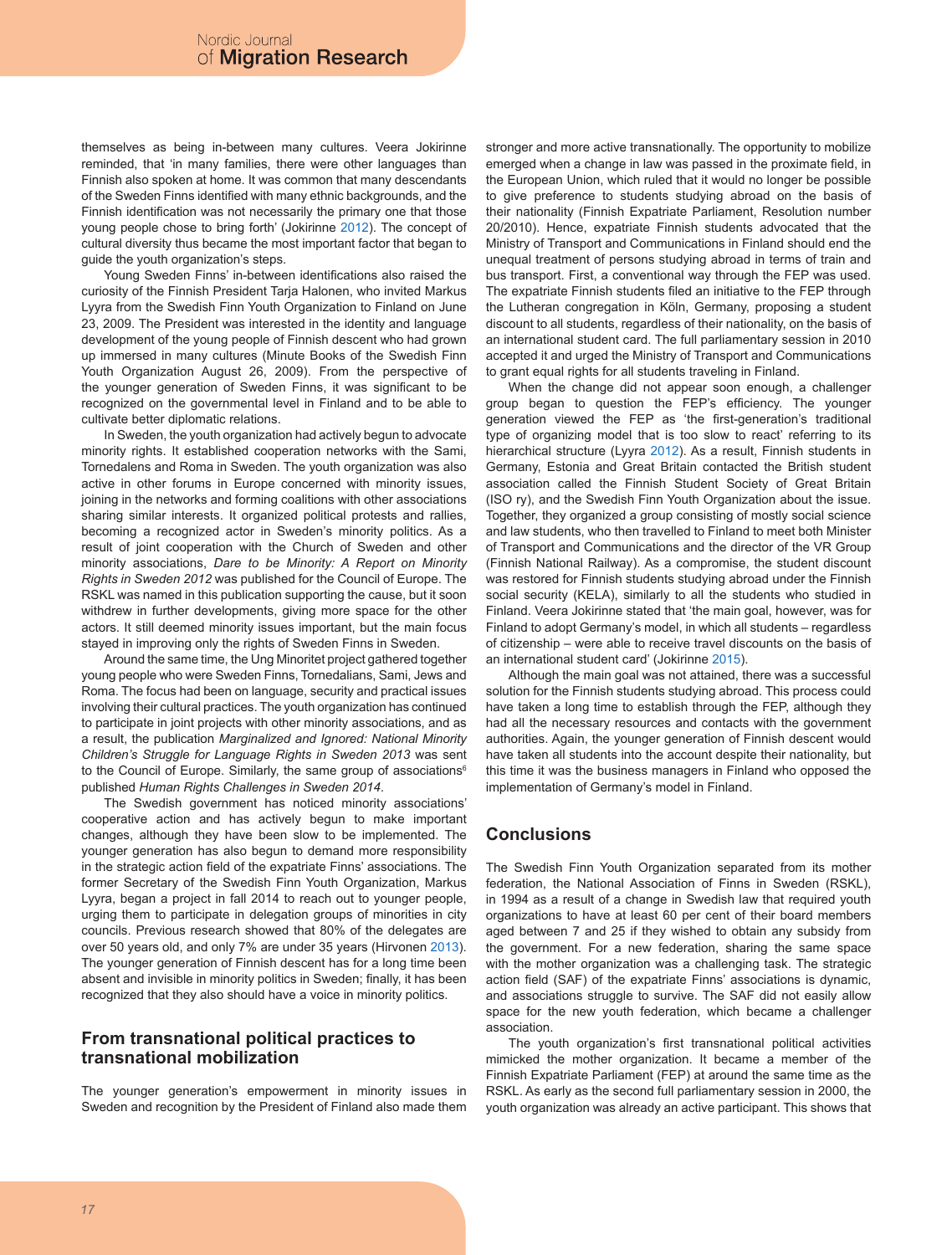transnational political practices of the descendants of first-generation migrants do exist if they have a possibility to organize (i.e., resources and sufficient membership), and if the organizational structure is already in place (associational culture). Mobilization, however, took a longer time because it required a strong identity, networks and resources. Also, the youth organization had to wait for an opportunity when the SAF would be shaken or in crisis.

There is an expectation that the younger generation will join the activities of the older generation, and they are expected to assimilate and accept the norms, values and symbols of the preserved 'Finnishness'. The Youth Committee's speeches and initiatives show that the younger generation often feels that they do not 'fit in' to the older generation's activities and celebrations. Hence, the organizing process of expatriate Finns may easily exclude the younger generation. This makes them a disadvantaged group in the strategic action field of the expatriate Finns' associations.

Although the younger expatriate generation has been able to integrate well into their local communities, which is the only home for many, their connections to Finland or the local expatriate Finnish community may be only through their parents. The second-generation young people, especially, are more interested in revitalizing their Finnish language skills and learning about the Finnish youth culture. For this, they need more of their own channels, such as the expatriate Finnish youth associations.

The Swedish Finn Youth Organization is a good example of a youth federation that engages in transnational political activities, but on the young generation's own terms and in their own ways. The younger generation's goal is not to advance and maintain the Finnish culture and language in the same way as the first-generation, but by bringing their own touch to it through their experiences and how they see and feel the Finnish culture. In the Swedish case, the most important factor that distinguishes the younger generation's organization from the rest of the expatriate Finns' organizations is the acknowledgment that the younger generation of Swedish-Finnish descent should cooperate with other minorities, since they are all in the same boat.

#### **References**

- Adler, E & Pouliot, V 2011. 'International practices: introduction and framework', in *International practices*, eds E Adler & V Pouliot, Cambridge University Press, Cambridge pp. 3-35.
- Anthias, F 2012, 'Transnational mobilities, migration research and intersectionality. Towards a translocal frame', *Nordic Journal of Migration Research*, vol. 2, no. 2, pp. 102-110, DOI: 10.2478/ v10202-011-0032-y.
- Cohen, R 1987, *Global diasporas: an introduction*, Routledge, Florence.
- Faist, T. 2000, *The volume and dynamics of international migration and transnational social spaces*, Oxford University Press, Oxford.
- Fennema, M & Tillie, J 1999, 'Political participation and political trust in Amsterdam. Civic communities and ethnic networks'*, Journal of Ethnic and Migration Studies*, vol. 25, no. 4, pp. 703-726, DOI: 10.1080/1369183X.1999.9976711.
- Finnish Expatriate Parliament 2016. Available from: <http://www.usp. fi/index.php?lang=uk&PHPSESSID=69e424c779e4501f0e59a 519cbf5522f >. [Last accessed 20.5.2016].
- Finnish Expatriate Parliament 2005, *Youth Committee*. Available from: <http://www.usp.fi/toiminta/index2.php?sivu=333>. [Last accessed 15.7.2015].

**Sanna-Mari Vierimaa** is a doctoral student in sociology at the University of Jyväskylä, Finland. Her PhD project is about expatriate Finns' associations as local and transnational actors.

#### **Notes**

- 1. The work of the Youth Committee of the FEP includes first-, second- and third-generations. There is no age limit as long as initiatives concern children, youth or students.
- 2. In 2002, it is mentioned that the speech was written by 30 young people from 9 countries, but the 2005 speech does not mention how many people were present. In 2005, the CIMO, an Organization for International Mobility and Cooperation, organized an event for the younger descendants of Finnish expatriates and this speech is drawn based on the discussions there.
- 3. The RSKL interprets the separation of the youth organization differently. It argues that the government's new funding policy still would have been flexible enough for the youth organization to function as a part of it.
- 4. In the 1980s, there was a big return migration from Sweden to Finland due to Finland's improved economic situation. Sweden, however, has always been the primary country for expatriate Finns to move to for work and study (Heikkilä 2011).
- 5. In Finnish, the project was called Nuori 2000-projekti.
- 6. This group includes the Church of Sweden, Sweden Finnish Delegation, Swedish Finn Youth Organization, National Association of Swedish Tornedalians, Tornedalian Youth Organization, Sami Youth Organization and Swedish Federation for Yiddish.

- Fligstein, N & McAdam, D 2012, A theory of fields, Oxford University Press, Oxford.
- Gamson, W 1975, A strategy of social protest, The Dorsey Press, Homewood.
- Guarnizo, L.E, Portes, A & Haller, W 2003, 'Assimilation and transnationalism: determinants of transnational political action among contemporary migrants', The American Journal of Sociology, vol. 108, no. 6, pp. 1211-1248, DOI: 10.1086/375195.
- Haikkola, L 2011, 'Transnational and local negotiations of identity', Nordic Journal of Migration Research, vol. 1, no. 3, pp. 156-165, DOI: 10.2478/v10202-011-0019-8.
- Heikkilä, E 2011, 'Finns abroad the profile of emigrants and their thoughts about returning to Finland', in Finns abroad. New forms of mobility and migration, ed E Heikkilä & Koikkalainen S, The Institute of Migration, Turku pp. 10-28.
- Hirvonen, A 2013, Interviewed by Sini Teng on Sisu radio, 6 February. Available from: <http://sverigesradio.se/sida/artikel.aspx?progra mid=185&artikel=5433014>. [Last accessed 15.7.2015].
- Häkkinen, A 2013, 'Suomalaiset sukupolvet, elämänkulku ja historia sukupolvesta sukupolveen' in Sosiaalinen albumi. Elämäntavat